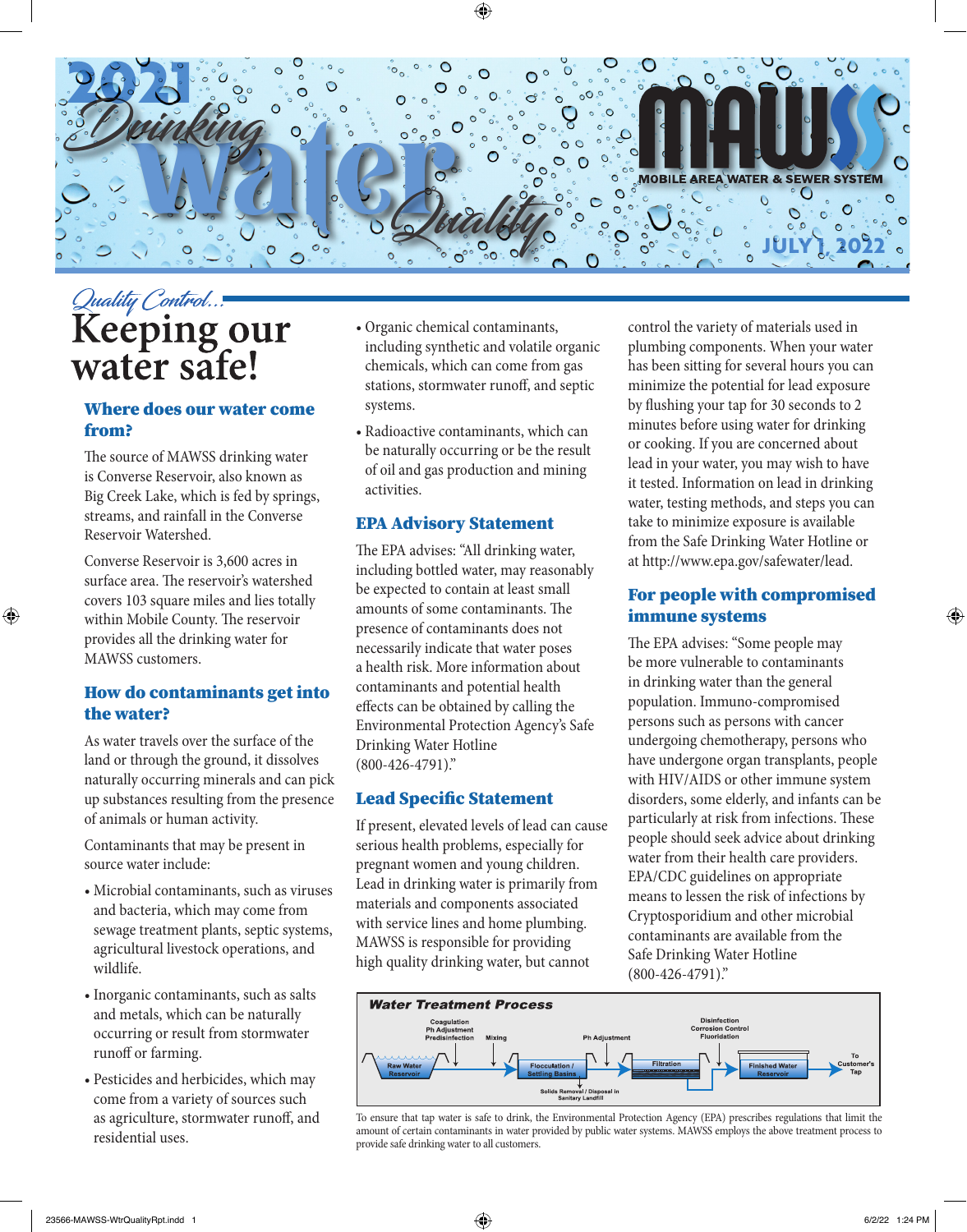# **MAUJSS**

# **2021 Detected Contaminants**

#### **REGULATED SUBSTANCES**

| <b>SUBSTANCE</b>                  | <b>MCLG</b>         | <b>MCL</b>                                               | <b>HIGHEST DETECT</b>                          | <b>RANGE</b>    | <b>MAJOR SOURCES</b>                                                                                                    |
|-----------------------------------|---------------------|----------------------------------------------------------|------------------------------------------------|-----------------|-------------------------------------------------------------------------------------------------------------------------|
| <b>Barium, ppm</b>                | $\overline{2}$      | $\overline{2}$                                           | 0.024                                          | $0.022 - 0.024$ | Discharge of drilling wastes; Discharge from metal refineries; Erosion of natural<br>deposits                           |
| Chlorine, ppm                     | "MRDL $G = 4"$      | $MRDL = 4$                                               | 1.88                                           | $0.72 - 1.88$   | Water additive used to control microbes                                                                                 |
| <b>Chlorine Dioxide, ppb</b>      | " $MRDLG =$<br>800" | $MRDL = 800$                                             | 90.0                                           | $0.00 - 90.0$   | Water additive used to control microbes                                                                                 |
| Chlorite, ppm                     | 0.8                 |                                                          | 0.84                                           | $0.21 - 0.84$   | <b>Disinfection By-Product</b>                                                                                          |
| Copper, ppm                       | 1.3                 | " $AL = 1.3$ at the 90th<br>percentile"                  | "0.04 at 90th percentile<br>(AL not exceeded)" | $0.001 - 0.081$ | "Corrosion of household plumbing systems; Erosion of<br>natural deposits; Leaching from wood preservatives"             |
| <b>Fluoride</b> , ppm             | 4                   | 4                                                        | 0.95                                           | $0.48 - 0.95$   | Water additive promoting strong teeth; Erosion of natural deposits;<br>Discharge from fertilizer and aluminum factories |
| Lead, ppb                         | $\mathbf{0}$        | $AL = 15$ at 90th percentile                             | 0.71 at 90th percentile<br>(AL not exceeded)   | $0.63 - 11.0$   | Corrosion of household plumbing systems; Erosion of natural deposits                                                    |
| Nitrate, ppm                      | 10                  | 10                                                       | 0.19                                           | $0.11 - 0.19$   | Runoff from fertilizer use; Leaching from septic tanks, sewage;<br>Erosion of natural deposits                          |
| Total NO2 + NO3, mg/L             | 10                  | 10                                                       | 0.19                                           | $0.11 - 0.19$   | Runoff from fertilizer use; Leaching from septic tanks, sewage;<br>Erosion of natural deposits                          |
| <b>Turbidity, NTU</b>             | N/A                 | "TT (under filter) - at least<br>95% of samples $< 0.3"$ | 0.296 (TT not exceeded)                        | $0.016 - 0.296$ | Soil Runoff                                                                                                             |
| <b>Total Organic Carbon (TOC)</b> | N/A                 | $_{\text{T}}$                                            | "Lowest Performance<br><b>Ratio 1.21"</b>      | $1.21 - 1.55$   | Naturally present in the environment                                                                                    |
| <b>Total Trihalomethanes, ppb</b> | N/A                 | 80                                                       | Highest average $=$ 56.88                      | $11.0 - 90.1*$  | <b>Disinfection By-Product</b>                                                                                          |
| Haloacetic Acids (HAA5), ppb      | N/A                 | 60                                                       | Highest average $=$ 38.70                      | $5.9 - 52.8$    | <b>Disinfection By-Product</b>                                                                                          |
| Gross Alpha, pCi/L                | $\mathbf{0}$        | 15                                                       | 1.1                                            | $-0.121 - 1.1$  | Erosion of natural deposits                                                                                             |
| Gross Beta, mrem/yr               | $\mathbf{0}$        | $\overline{4}$                                           | 1.95                                           | $0.69 - 1.95$   | Erosion of natural deposits                                                                                             |
| <b>Combined Radium, pCi/L</b>     | $\mathbf{0}$        | 5                                                        | 0.794                                          | $0.62 - 0.794$  | Erosion of natural deposits                                                                                             |

#### **SUBSTANCES REGULATED UNDER SECONDARY DRINKING WATER STANDARDS**

| <b>SUBSTANCE</b>                      | <b>MCLG</b> | <b>MCL</b> | <b>HIGHEST DETECT</b> | <b>RANGE</b>      | <b>MAJOR SOURCES</b>                                       |  |  |
|---------------------------------------|-------------|------------|-----------------------|-------------------|------------------------------------------------------------|--|--|
| Aluminum, ppm                         | N/A         | 0.2        | 0.17                  | $0.16 - 0.17$     | Secondary contaminant. May cause colored water.            |  |  |
| Chloride, ppm                         | N/A         | 250        | 7.60                  | $7.6 - 7.6$       | Secondary contaminant                                      |  |  |
| <b>Total Dissolved Solids, ppm</b>    | N/A         | 500        | 76.0                  | $72.0 - 76.0$     | Secondary contaminant                                      |  |  |
| pH                                    | N/A         | N/A        | 8.00                  | $7.20 - 8.00$     |                                                            |  |  |
| <b>Alkalinity as CaCO3, ppm</b>       | N/A         | N/A        | 7.40                  | $5.7 - 7.4$       |                                                            |  |  |
| Sodium, ppm                           | N/A         | N/A        | 3.50                  | $3.3 - 3.5$       |                                                            |  |  |
| Sulfate as SO4, ppm                   | N/A         | 250        | 25.0                  | $17 - 25$         |                                                            |  |  |
| Calcium, ppm                          | N/A         | N/A        | 15.0                  | $11.0 - 15.0$     | Special Corrosivity Monitoring<br>(MAWSS has implemented a |  |  |
| <b>Carbon Dioxide, ppm</b>            | N/A         | N/A        | <b>ND</b>             | ND                |                                                            |  |  |
| Magnesium, ppm                        | N/A         | N/A        | 1.00                  | $0.87 - 1.0$      |                                                            |  |  |
| <b>Hardness as CaCO3, ppm</b>         | N/A         | N/A        | 41.57                 | $31.05 - 41.57$   | corrosion control program.)                                |  |  |
| Temperature, C                        | N/A         | N/A        | 31.0                  | $11.0 - 31.0$     |                                                            |  |  |
| <b>Corrosivity (saturation index)</b> | N/A         | N/A        | $-0.67$               | $-0.67$ to $-1.8$ |                                                            |  |  |
| Specific Conductance, umho/cm         | N/A         | N/A        | 120.0                 | $86 - 120$        |                                                            |  |  |
| <b>Orthophosphate as P, ppm</b>       | N/A         | N/A        | 0.18                  | $ND - 0.18$       |                                                            |  |  |

\* All site locations monitor MCL compliance for Total Trihalomethanes and HAA5 based on each site's locational running annual average (LRAA) based on the last four quarters of monitoring. The LRAA for each site must be<br>< M

#### **DEFINITIONS AND ABBREVIATIONS**

**The Maximum contaminant level goal or MCLG -** The Maximum contaminant level goal or MCLG - The level of a contaminant in drinking water below which there is no known or expected risk to health. MCLGs allow for a margin of safety.

**Maximum contaminant level or MCL -** The highest level of a contaminant that is allowed in drinking water. MCLs are set as close to the MCLGs as feasible using the best available treatment technology.

**Maximum residual disinfectant level goal or MRDLG -** The level of a drinking water disinfectant below which there is no known or expected risk to health. MRDLGs do not reflect the benefits of the use of

disinfectants to control microbial contamination.

**Maximum residual disinfectant level or MRDL -**  The highest level of a disinfectant allowed in drinking water.

Treatment Technique or TT - A required process intended to reduce the level of a contaminant in drinking water.

Action level or AL - The concentration of a contaminant which, if exceeded, triggers a treatment or other requirement which a water system must follow.

**Range -** The lowest to the highest values for all samples tested for each contaminant. If only one

sample is tested, no range is listed for that contaminant in the table.

- **ppm -** Parts per million, or milligrams per liter (mg/L)
- **ppb -** Parts per billion, or micrograms per liter (μg/L)
- **ppt** Parts per trillion, or nanogram per liter (ng/L)
- **pCi/l -** picocuries per liter (a measure of radioactivity)
- **NTU -** Nephelometric Turbidity Units
- **ND -** None detected, or below the detection limit
- **N/A -** Not applicable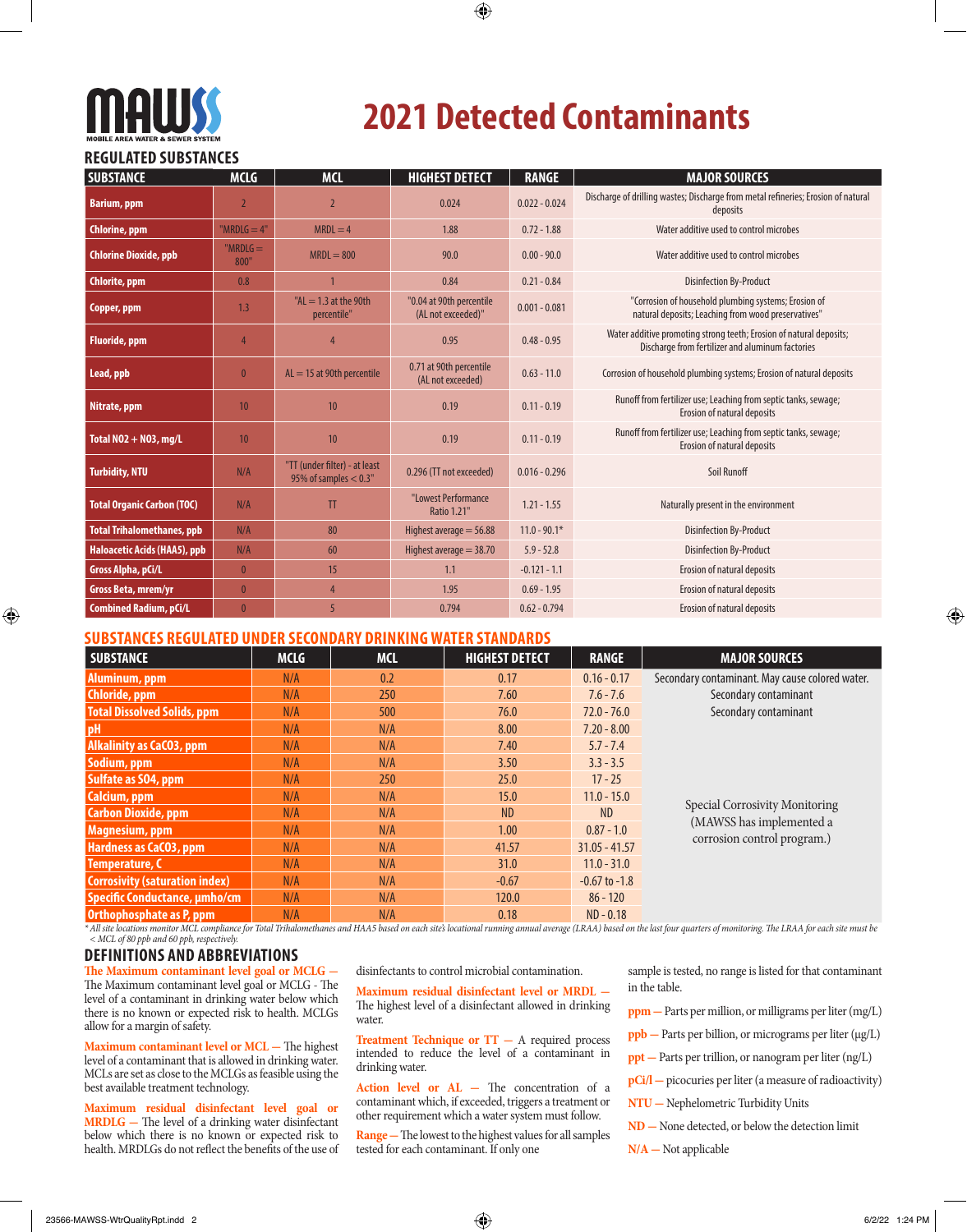# **MAWSS**

## **Standard List of Primary Drinking Water Contaminants**

| <b>Contaminant</b>                      | <b>MCL</b>           | <b>Amount Detected</b>       | Contaminant                                  | <b>MCL</b>  | <b>Amount Detected</b>        |
|-----------------------------------------|----------------------|------------------------------|----------------------------------------------|-------------|-------------------------------|
| <b>BACTERIOLOGICAL</b>                  |                      |                              | <b>ORGANIC CHEMICALS (CONT'D)</b>            |             |                               |
| <b>Total Coliform Bacteria</b>          | $< 5 \%$             | $< 0.05\%$                   | <b>Dalapon</b>                               | $200$ ppb   | $< 1$ ppb                     |
| <b>Turbidity</b>                        | TT                   | (See Note 1)                 | Dibromochloropropane                         | $200$ ppt   | $<$ 29 ppt                    |
| <b>Fecal Coliform and E.coli</b>        | $\overline{0}$       | $\overline{0}$               | o-Dichlorobenzene                            | $600$ ppb   | $< 0.5$ ppb                   |
| <b>Fecal Indicators (enterococci or</b> |                      |                              | p-Dichlorobenzene                            | 75 ppb      | $< 0.5$ ppb                   |
| coliphage)                              | ΤT                   | (See Note 2)                 | 1,2-Dichloroethane                           | 5 ppb       | $< 0.5$ ppb                   |
| <b>RADIOLOGICAL</b>                     |                      |                              | 1,1-Dichloroethylene                         | 7 ppb       | $< 0.5$ ppb                   |
| <b>Beta/photon emitters (pCi/L)</b>     | 50                   | 1.95 (See Note 3)            | cis-1,2-Dichloroethylene                     | 70 ppb      | $< 0.5$ ppb                   |
| <b>Alpha emitters (pCi/L)</b>           | 15                   | 1.1                          | trans-1,2-Dichloroethylene                   | $100$ ppb   | $< 0.5$ ppb                   |
| <b>Combined Radium (pCi/L)</b>          | $\overline{5}$       | 0.794                        | <b>Dichloromethane</b>                       | $5$ ppb     | $< 1$ ppb                     |
| <b>Uranium</b>                          | 30 ppb               | (See Note 4)                 | 1,2-Dichloropropane                          | 5 ppb       | $< 0.5$ ppb                   |
| <b>INORGANIC CHEMICALS</b>              |                      |                              | Di (2-ethylhexyl) adipate                    | $400$ ppb   | $< 1.5$ ppb                   |
| <b>Antimony</b>                         | 6 ppb                | $< 0.33$ ppb                 | Di (2-ethylhexyl) phthlates                  | 6 ppb       | $< 1.9$ ppb                   |
| <b>Arsenic</b>                          | 10 ppb               | $< 1.5$ ppb                  | <b>Dinoseb</b>                               | 7 ppb       | $< 0.2$ ppb                   |
| <b>Asbestos (MFL)</b>                   | $\overline{7}$       | (See Note 5)                 | Dioxin [2,3,7,8-TCDD]                        | 30 ppq      | (See Note 5)                  |
| <b>Barium</b>                           | $2$ ppm              | $0.024$ ppm                  | <b>Diquat</b>                                | 20 ppb      | $< 0.4$ ppb                   |
| <b>Beryllium</b>                        | 4 ppb                | $<$ 1ppb                     | <b>Endothall</b>                             | $100$ ppb   | $< 9$ ppb                     |
| <b>Bromate</b>                          | 10 ppb               | (See Note 6)                 | <b>Endrin</b>                                | 2 ppb       | $< 0.01$ ppb                  |
| <b>Cadmium</b>                          | $5$ ppb              | $<$ 1 ppb                    | Epichlorohydrin                              | <b>TT</b>   | (See Note 10)                 |
| <b>Chloramines</b>                      | 4 ppm                | (See Note 6)                 | <b>Ethylbenzene</b>                          | $700$ ppb   | $< 0.5$ ppb                   |
| <b>Chlorine</b>                         | 4 ppm                | $1.3$ ppm                    | <b>Ethylene dibromide [EDB]</b>              | 50 ppt      | $<$ 20 ppt                    |
| <b>Chlorine Dioxide</b>                 | 800 ppb              | 90 ppb                       | Glyphosate                                   | 700 ppb     | $< 6$ ppb                     |
| <b>Chlorite</b>                         | 1 ppm                | $0.76$ ppm                   | HAA5                                         | 60 ppb      | (See Note 11)                 |
| <b>Chromium</b>                         | $100$ ppb            | $< 5$ ppb                    | <b>Heptachlor</b>                            | 400 ppt     | $< 40$ ppt                    |
| Copper                                  | $AL=1.3$             | (See note 7)                 | <b>Heptachlor epoxide</b>                    | $200$ ppt   | $<$ 20 ppt                    |
|                                         | ppm                  |                              | <b>Hexachlorobenzene</b>                     | 1 ppb       | $< 0.1$ ppb                   |
| <b>Cyanide</b><br><b>Fluoride</b>       | 200 ppb              | $<$ 3.5 ppb                  | Hexachlorocyclopentadiene                    | 50 ppb      | $< 0.1$ ppb                   |
| <b>Lead</b>                             | 4 ppm                | $0.95$ ppm                   | <b>Lindane</b>                               | 200 ppt     | $<$ 20 ppt                    |
| <b>Mercury</b>                          | $AL=15$ ppb<br>2 ppb | (See note 8)<br>$< 0.20$ ppb | Methoxychlor                                 | 40 ppb      | $< 0.1$ ppb                   |
| <b>Nitrate</b>                          | 10 ppm               | 0.19 ppm                     | <b>Oxamyl [Vydate]</b>                       | $200$ ppb   | $<$ 2 ppb                     |
| <b>Nitrite</b>                          | 1 ppm                | $< 0.05$ ppm                 | Pentachlorophenol                            | 1 ppb       | $< 0.04$ ppb                  |
| <b>Total Nitrate and Nitrite</b>        | 10 ppm               | $0.19$ ppm                   | <b>Picloram</b>                              | $500$ ppb   | $< 0.1$ ppb                   |
| <b>Selenium</b>                         | 50 ppb               | $< 2.8$ ppb                  | <b>PCBs</b>                                  | $500$ ppt   | $<$ 200 ppt                   |
| <b>Thallium</b>                         | 2 ppb                | $< 0.25$ ppb                 | <b>Simazine</b>                              | 4 ppb       | $< 0.17$ ppb                  |
| <b>ORGANIC CHEMICALS</b>                |                      |                              | <b>Styrene</b><br><b>Tetrachloroethylene</b> | $100$ ppb   | $< 0.5$ ppb                   |
| <b>Acrylamide</b>                       | ΤT                   | (See Note 9)                 | <b>Toluene</b>                               | 5 ppb       | $< 0.5$ ppb<br>$< 0.0005$ ppm |
| <b>Alachlor</b>                         | 2 ppb                | $< 0.19$ ppb                 | <b>TOC</b>                                   | 1 ppm<br>ТT | (See Note 1)                  |
| <b>Atrazine</b>                         |                      | $< 0.1$ ppb                  | <b>TTHM</b>                                  | 80 ppb      | (See Note 11)                 |
|                                         | 3 ppb                |                              | <b>Toxaphene</b>                             | 3 ppb       | $< 1$ ppb                     |
| <b>Benzene</b>                          | 5 ppb                | $< 0.5$ ppb                  | $2,4,5$ -TP(Silvex)                          | 50 ppb      | $< 0.1$ ppb                   |
| <b>Benzo(a)pyrene [PAHs]</b>            | 200 ppt              | $<$ 97 ppt                   | 1,2,4-Trichlorobenzene                       | 70 ppb      | $< 0.5$ ppb                   |
| <b>Carbofuran</b>                       | 40 ppb               | $< 0.9$ ppb                  | 1,1,1-Trichloroethane                        | $200$ ppb   | $< 0.5$ ppb                   |
| <b>Carbon tetrachloride</b>             | 5 ppb                | $< 0.5$ ppb                  | 1,1,2-Trichloroethane                        | 5 ppb       | $< 0.5$ ppb                   |
| <b>Chlordane</b>                        | 2 ppb                | $< 0.2$ ppb                  | <b>Trichloroethylene</b>                     | 5 ppb       | $< 0.5$ ppb                   |
| Chlorobenzene                           | $100$ ppb            | $< 0.50$ ppb                 | <b>Vinyl Chloride</b>                        | 2 ppb       | $< 0.5$ ppb                   |
| $2,4-D$                                 | 70 ppb               | $< 0.1$ ppb                  | <b>Xylene (Total)</b>                        | 10 ppm      | $< 0.001$ ppm                 |
|                                         |                      |                              |                                              |             |                               |

*Note 1* - See Table of Detected Contaminants For Description of Treatment Technique (TT).

*Note 2* - Fecal Indicators Specifically applies to Ground Water Systems. MAWSS has a Surface Water System and is not applicable.

*Note 3* - ADEM allows compliance with this requirement to be assumed without further analysis if the average annual concentration of gross beta particle activity is less than 50 pCi/L and if the average annual concentrations of tritium and strontium-90 are less than the MCL. Gross beta particle activity was tested for and detected at 1.29 pCi/L. Sources of the man-made tritium and strontium-90 are not known to exist in the watershed..

*Note 4* - A gross alpha particle activity measurement may be substituted for the required Uranium analyses, provided that the measured gross alpha particle activity does not exceed 15 pCi/L. Gross alpha particle activity was tested for and detected at 0.96 pCi/L.

*Note 5* - Based on a study conducted by ADEM with the approval of the EPA a statewide waiver for the monitoring of asbestos and dioxin was issued. Thus, monitoring for these contaminants was not required.

*Note 6* - Chloramines Bromate are by-products formed from water treatment additives. These additives were not used during the treatment of the drinking water.

*Note 7* - The Action Level (AL) for copper is 1.3 ppm at the 90th percentile. Samples were taken at 50 locations throughout the water distribution system. The concentration of copper at the 90th percentile was 0.03, which was under the Action Level.

*Note 8* - The Action Level (AL) for lead is 15 ppb at the 90th percentile. Samples were taken at 50 locations throughout the water distribution system. The concentration of lead at the 90th percentile was not detectable, which was under the Action Level.

*Note 9* - Acrylamide, an impurity in polymer-based water treatment additives, was not directly added to the drinking water in the treatment process. A polymer-based flocculant, which is certified in accordance with NSF/ANSI Standard 60 for use in potable water, is used to thicken residual solids from the sedimentation and filtration stages of the water treatment process. The solids from both the Stickney and Myers treatment plants are thickened at the Myers treatment plant for final disposal at a landfill. The water that is separated from the solids is directed to the Myers water treatment plant for treatment as drinking water.

*Note 10* - Epichlorohydrin, an impurity of some water treatment chemicals, was not added to the drinking water.

*Note 11* - See Table of Detected Contaminants For Total Trihalomethanes (TTHMs) and Haloacetic Acids (HAA5) analytical results.